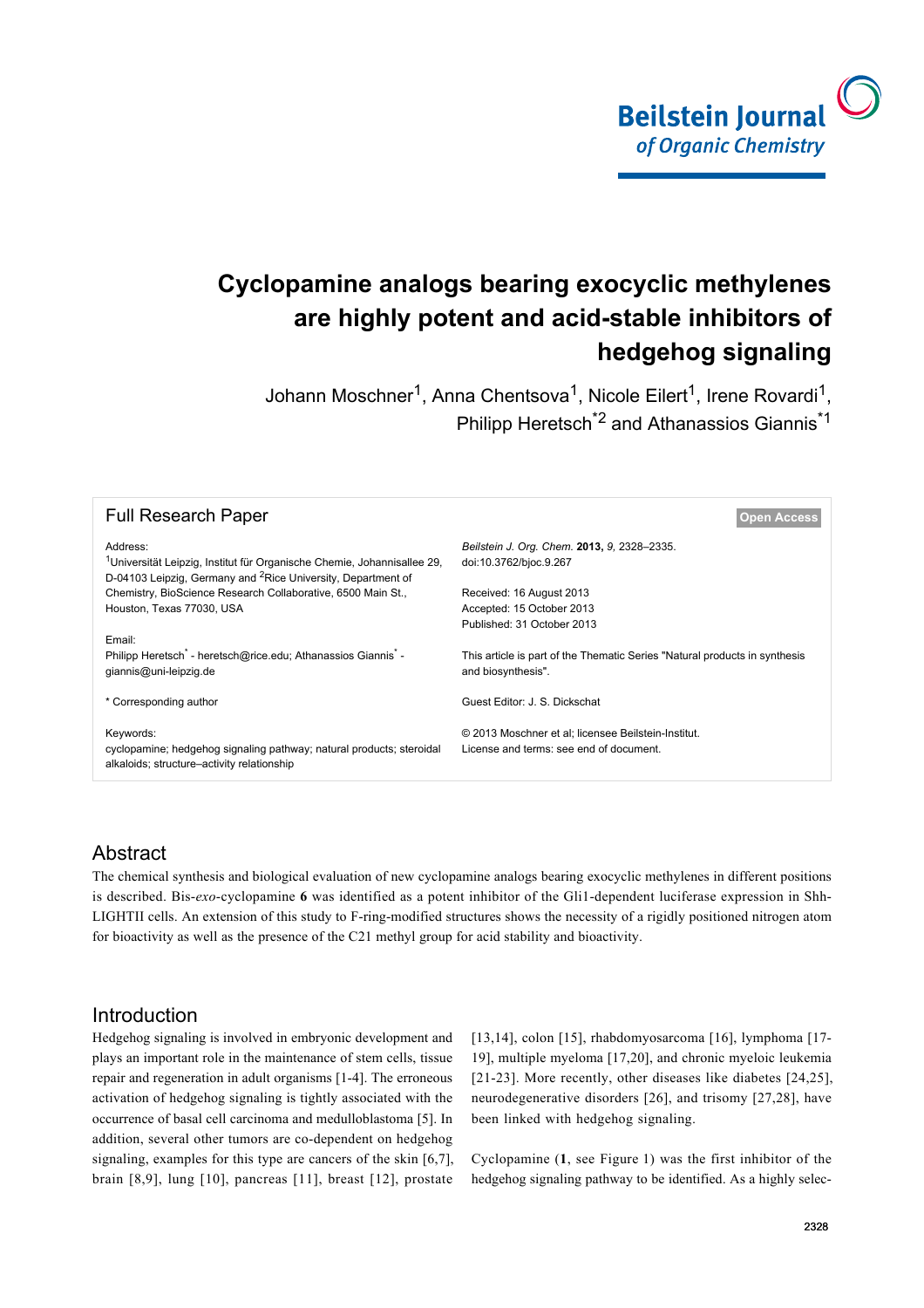tive inhibitor of the transmembrane protein Smoothened (Smo), an integral component of hedgehog signaling, it presents an attractive target for medicinal and pharmaceutical research [\[29,30\]](#page-7-2). Unfortunately, its direct development into a drug is hampered by its low metabolic stability (decomposition at pH < 3) [\[31\]](#page-7-3) and rather moderate potency (IC<sub>50</sub>  $\sim$  5  $\mu$ M).

<span id="page-1-0"></span>

We previously reported the first chemical synthesis of cyclopamine (**1**) starting from dehydroepiandrosterone and utilizing the C–H-functionalization logic and a biomimetic skeleton rearrangement [\[32,33\]](#page-7-4). Furthermore, quantum mechanical calculations guided our design and synthesis of *exo*cyclopamine (**2**, see [Figure 1\)](#page-1-0), a ten-fold more potent and acidstable analog with an *exo*-methylene unit at C13–C18 [\[34\]](#page-7-5). Herein, we describe a comprehensive study of cyclopamine analogs bearing *exo*-methylene units in different positions and extent this rational to F-ring-modified structures.

#### Results and Discussion

Our synthetic approach to the analogs described here started from previously reported azide **3** which was converted in six steps [\[32\]](#page-7-4) to the protected bis-*exo*-methylene compound **4**. Carefully chosen conditions for the deprotection of the benzyl ether (DDQ, DCE/pH 7 phosphate buffer, 40 °C, 86%) and the benzenesulfonylamine (sodium naphthalenide, DME, −78 °C, 79%) allowed for the isolation of bis-*exo*-cyclopamine **6** in 18% overall yield from **3**. The hydrogenation of intermediate **4** by using Wilkinson's catalyst in benzene yielded previously described *exo*-cyclopamine **2** and its C25 epimer **5**. Deprotection with Raney-nickel (EtOH, 78 °C) and then sodium naphthalenide (DME, −78 °C, 41% over two steps) furnished 25-epi*exo*-cyclopamine **5** in 3% overall yield from **3**.

A first set of *exo*-cyclopamine analogs with a modified F-ring was obtained starting again from azide **3** (see [Scheme 1](#page-2-0)). Reduction of the lactone moiety to give a tetrahydrofuran was accomplished in three steps including (1) partial reduction to the lactol (DIBAl-H, THF,  $-78$  °C to  $-60$  °C, 95%), (2) acetylation (Ac2O, pyridine, cat. DMAP, quant.) and (3) reductive

removal of the so-obtained acetate (Et<sub>3</sub>SiH, BF<sub>3</sub>·Et<sub>2</sub>O,  $-78$  °C to −20 °C, 79%). Removal of the benzyl ether, reduction of the azide moiety and concomitant alkylation was then all effected in one pot by using Raney-nickel in EtOH to give analog **8**, an F-ring-opened *exo*-cyclopamine derivative in 27% overall yield from **3**. Alternatively, the use of previously devised conditions for benzyl deprotection (DDQ, DCE/pH 7 phosphate buffer, 45 °C, 78%) and then sodium borohydride-mediated reduction of the azide (EtOH, 65 °C, 62%) cleanly furnished primary amine **9**, an *exo*-cyclopamine derivative with no F-ring (35% overall yield from **3**).

A second set of F-ring-modified *exo*-cyclopamine derivatives was obtained starting from previously described 12-ß-triethylsilyloxy compound **10** (see [Scheme 2](#page-3-0)) [\[32\]](#page-7-4). To construct the spirolactone **12**, a three-step process consisting of (1) allylation (allylcerium chloride, THF,  $0^{\circ}$ C, 93%), (2) hydroboration/oxidation (9-BBN, THF, 70 °C; then NaBO3, H<sub>2</sub>O, 50 °C, 91%) and finally, (3) oxidative cyclization (BAIB, cat. TEMPO,  $CH<sub>2</sub>Cl<sub>2</sub>$ , 25 °C, 73%) was employed. Deprotection of the silyl ether (HF, MeCN, 25 °C, 87%) and base-induced rearrangement of the steroid skeleton via the corresponding triflate (Tf2O, pyridine, 0 °C→50 °C, 46%) gave C-*nor*-D-*homo*derivative **13** which, in turn, was transformed into lactone azide **14** by using Evans' conditions (LDA, THF, −78 °C to −30 °C, 10 min; then trisylazide, THF, −78 °C, 1.5 h, 43%) [\[35\].](#page-7-6) From **14** two additional *exo*-cyclopamine derivatives became accessible. Partial reduction to the lactol (DIBAl-H, THF, −78 °C to −65 °C, 88%) and Horner–Wadsworth–Emmons reaction by using previously reported dimethyl {3-[(4-methoxybenzyl)oxy]- 2-oxopropyl}phosphonate [\[32\]](#page-7-4),  $(Ba(OH)_{2}, THF/H_{2}O, 80 \degree C,$ 50%) led to **15** which, in turn, was methylenated by employing the Peterson protocol (TMSCH<sub>2</sub>CeCl<sub>2</sub>, THF, -78 °C; then TMEDA; then HF, MeCN,  $25 \text{ °C}$ ,  $64\%$  [\[36\].](#page-7-7) Towards this end the azide moiety was reduced and monoprotection of the so-obtained amine as a sulfonamide  $(LiA)H_4$ , THF,  $0 \text{ }^{\circ}\text{C} \rightarrow 25 \text{ }^{\circ}\text{C}$ ; then benzenesulfonyl chloride, Et<sub>3</sub>N, DMF,  $0 \text{ }^{\circ}\text{C}$ , 69%) gave **17**. Deprotetion of the 4-methoxybenzyl ether (DDQ, DCE/pH 7 phosphate buffer, 25 °C, 59%) and cyclization under Mitsunobu conditions (*n*-Bu<sub>3</sub>P, DEAD, toluene, 0 °C→25 °C, 93%) yielded piperidine **18**. Deprotection of the benzyl ether by using previously devised conditions (DDQ, DCE/pH 7 phosphate buffer, 44 °C, 70%) and the benzenesulfonylamine (sodium naphthalenide, DME, −78 °C, 95%) gave 20-demethyl-bis-*exo*-cyclopamine **19** in 7% overall yield starting from **14**.

Starting from azido lactone **14** (see [Scheme 2](#page-3-0)) a partial reduction to the lactol (DIBAl-H, THF, −78 °C to −65 °C, 88%) and the Horner–Wadsworth–Emmons reaction by using triethyl phosphonoacetate  $(Ba(OH)_2, THF/H_2O, 80 °C, 55%)$  led to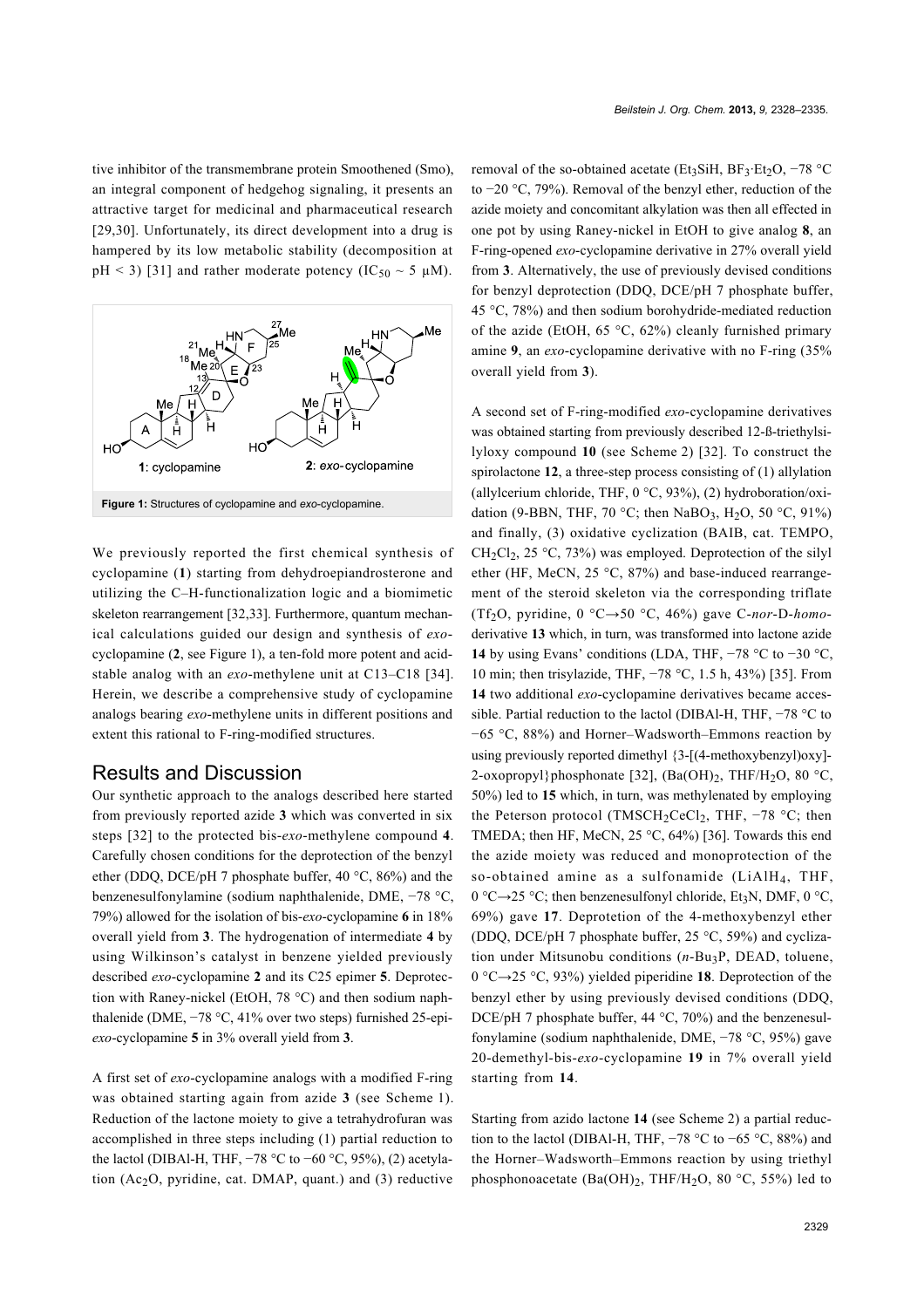<span id="page-2-0"></span>

**Scheme 1:** Synthesis of 25-epi-*exo*-cyclopamine **5**, bis-*exo*-cyclopamine **6**, and derivatives **8** and **9**. Reaction conditions: (a) DIBAl-H, THF, −78 °C to −65 °C, 4 h, 95%; (b) Ac2O, pyridine, DMAP (cat.), 25 °C, 20 h, quant; (c) BF3·Et2O, Et3SiH, CH2Cl2, -78 °C to -20 °C, 7 h, 79%; (d) Rh(PPh3)3Cl, benzene, H2, 25 °C, 24 h, quant. (3:1 dr); (e) Raney-nickel (W2), EtOH, 78 °C, 5 min; (f) sodium naphthalenide, DME, −78 °C, 30 min, 41% over two steps; (g) DDQ, DCE/phosphate buffer (pH 7), 40 °C, 95 min, 86%; (h) sodium naphthalenide, DME, −78 °C, 1 h, 79%; (i) Raney-nickel (W2), EtOH, 37%; (j) DDQ, DCE/phosphate buffer (pH 7), 45 °C, 1.5 h, 78%, (k) NaBH4, EtOH, 65 °C, 5 d, 62%.

ethyl ester **20**. Reduction of the azide moiety in **20** was carried out by using Staudinger's protocol (Ph<sub>3</sub>P, THF/H<sub>2</sub>O, 50 °C). Immediate protection of the obtained amine (benzenesulfonyl chloride, Et<sub>3</sub>N, CH<sub>2</sub>Cl<sub>2</sub>, 40 °C, 97% over 2 steps) gave sulfonylamide **21**. Reduction of the ester in **21** to the primary alcohol (DIBAl-H, THF, −78 °C to −40 °C, 97%) and cyclization by employing Mitsunobu conditions (*n*-Bu<sub>3</sub>P, DEAD, toluene, 0 °C→25 °C, 81%) yielded pyrrolidine **22**. Previously devised conditions for the deprotection (1. DDQ, DCE/pH 7 phosphate buffer, 40 °C; 2. sodium naphthalenide, DME, −78 °C, 46%) finally afforded F-*nor*-20,25-bis-demethyl-*exo*-cyclopamine **23** in 9% overall yield starting from **14**.

Next, we examined all synthesized compounds for their ability to inhibit the Gli1-dependent luciferase expression in Shh-LIGHTII cells, a clonal mouse fibroblast cell line which stably incorporates a Gli-dependent firefly luciferase reporter and a

constitutive *Renilla* luciferase reporter [\[37\]](#page-7-8). The compounds were tested in a concentration range from 0.01 μM to 10 μM. While analogs **8**, **9**, and **19** showed no activity (data not shown) in this concentration range, **5**, **6**, and **23** were active with 25-epi-*exo*-cyclopamine **5** having an  $IC_{50}$  of  $3.29 \pm 0.31$   $\mu$ M, F-*nor*-20,25-bis-demethyl-*exo*-cyclopamine **23** of 6.4 ± 0.9 μM, and bis- $exo$ -cyclopamine **6** being the most active with an  $IC_{50}$ of  $0.20 \pm 0.01 \mu M$  (see [Figure 2](#page-4-0)).

Given the negative test results of compounds **8** and **9** it becomes evident that the F-ring is necessary for bioactivity. The piperidine moiety provides a rather rigidly placed nitrogen atom. Nevertheless, a pyrrolidine as in compound **23** still provides the correct orientation of the nitrogen atom. Despite compounds **8** and **9** being inactive in the assay, both derivatives induced cytotoxicity in the concentration range tested. Very subtle changes of the conformation of the piperidine ring significantly change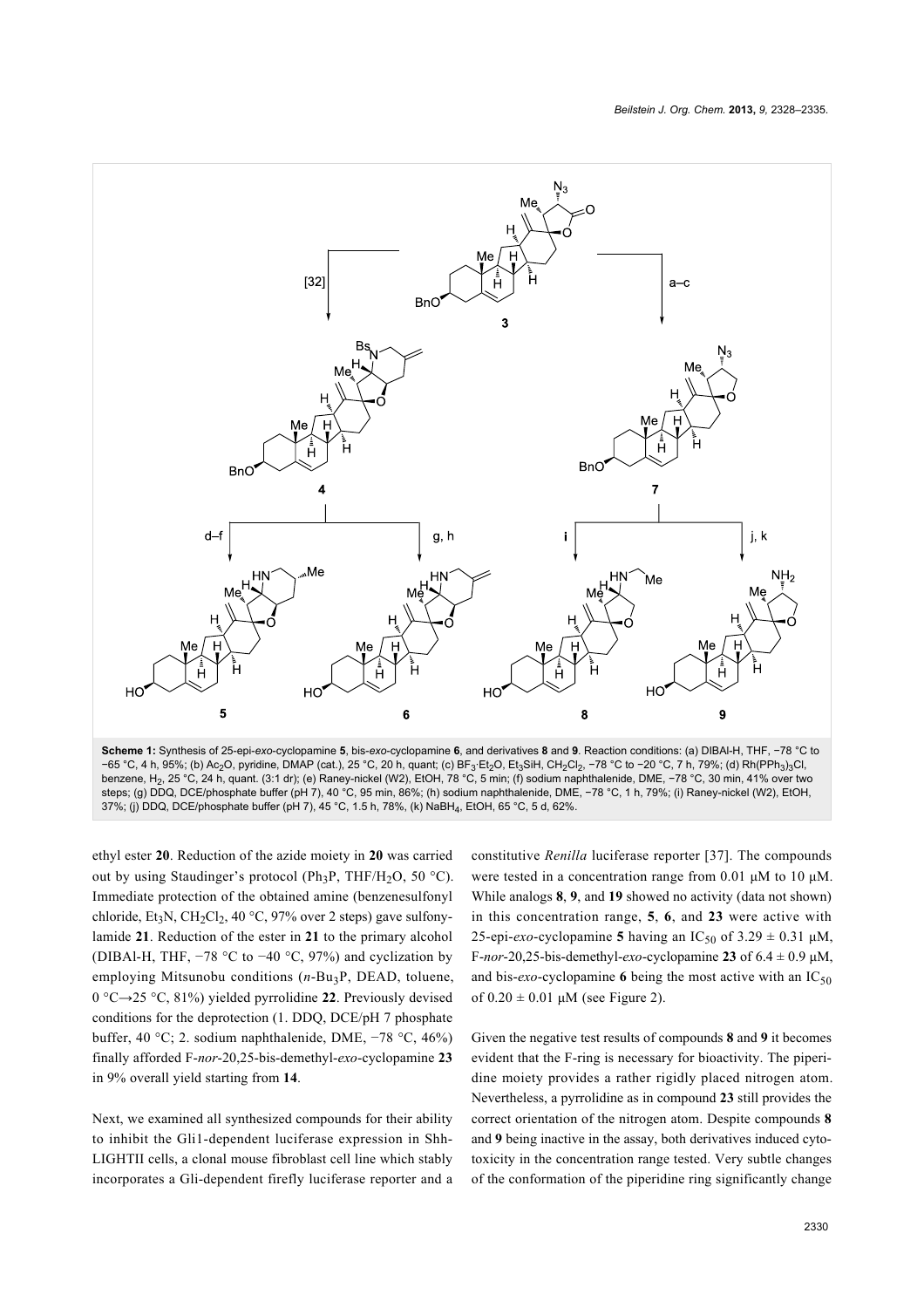<span id="page-3-0"></span>

**Scheme 2:** Synthesis of 20-demethyl-bis-*exo*-cyclopamine **19** and F-*nor*-20,25-bis-demethyl-*exo*-cyclopamine **23**. Reaction conditions: (a) allylcerium chloride, THF, 0 °C, 30 min, 93%; (b) 9-BBN, THF, 70 °C, 6 h; then NaBO3, 50 °C, 12 h, 91%; (c) BAIB, TEMPO, CH2Cl2, 25 °C, 3 h, 73%; (d) HF 50 wt % in H2O, MeCN, 20 min, 25 °C, 87%; (e) Tf2O, pyridine, 0 °C→50 °C, 1.5 h; then additional Tf2O, 0 °C→50 °C, 2 h, 46%; (f) LDA, THF, −78 °C to −30 °C, 10 min; then trisylazide, THF, −78 °C, 1.5 h, 43%; g) DIBAl-H, THF, −78 °C to −65 °C, 2 h, 88%; (h) dimethyl (3-((4 methoxybenzyl)oxy)-2-oxopropyl)phosphonate, Ba(OH)2, THF/H2O, 80 °C, 13 h, 50%; (i) (trimethylsilyl)methylcerium chloride, THF, −78 °C, 30 min; then TMEDA, −78 °C, 15 min; then HF 50 wt % in H2O, MeCN, 25 °C, 10 min, 64%; (j) LiAlH4, THF, 0 °C→25 °C, 13 h; then benzenesulfonyl chloride, Et3N, DMF, 0 °C, 25 min, 69%; (k) DDQ, CH2Cl2/phosphate buffer (pH 7), 25 °C, 2 h, 59%; (l) *n*-Bu3P, DEAD, toluene, 0 °C→25 °C, 12 h, 93%; (m) DDQ, DCE/phosphate buffer (pH 7), 44 °C, 50 min, 70%; (n) sodium naphthalenide, DME, −78 °C, 30 min, 95%; (o) triethyl phosphonoacetate, Ba(OH)<sub>2</sub>, THF, 80 °C, 12 h, 55%; (p) PPh<sub>3</sub>, THF/H<sub>2</sub>O, 50 °C, 24 h; then benzenesulfonyl chloride, Et<sub>3</sub>N, CH<sub>2</sub>Cl<sub>2</sub>, 40 °C, 5 h, 97%; (q) DIBAI-H, THF, −78 °C to −40 °C, 3 h, 97%; (r) *n*-Bu3P, DEAD, toluene, 0 °C→25 °C, 24 h, 81%; (s) DDQ, DCE/phosphate buffer (pH 7), 40 °C, 30 min, 62%; (t) sodium naphthalenide, DME, −78 °C, 40 min, 74%.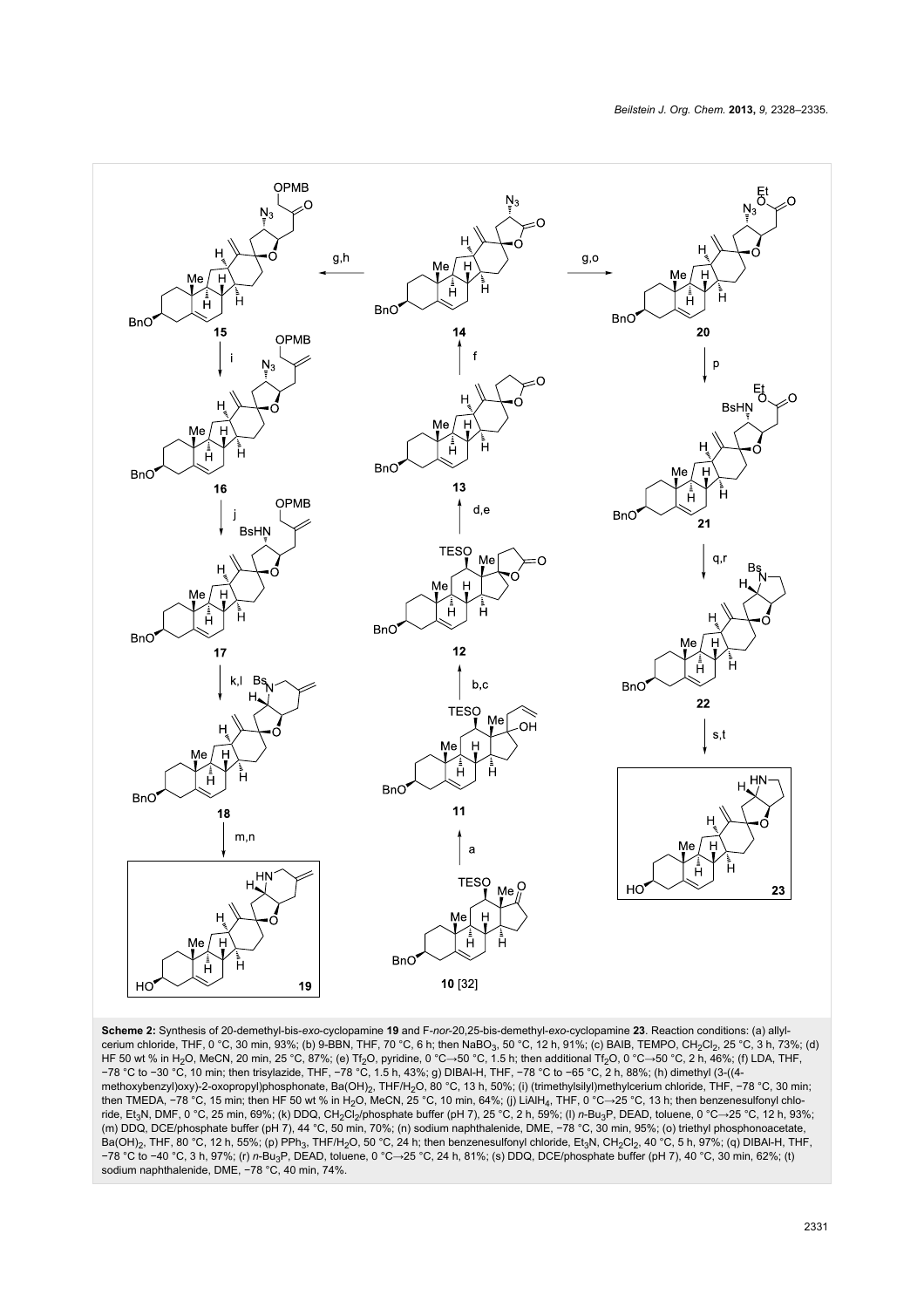<span id="page-4-0"></span>

Figure 2: IC<sub>50</sub> values of Shh inhibition by compounds 5, 6 and 23 in a Gli1-reporter gene assay. Data were obtained from three independent experiments and represent the mean ± standard deviation.

bioactivity: While 25-epi-*exo*-cyclopamine **5** shows reduced activity in comparison to *exo*-cyclopamine **2**, bis-*exo*cyclopamine **6** is the most active compound tested in this study. Furthermore, the methyl group at C-20 seems to have a pronounced effect on the bioactivity, with 20-demethyl-bis-*exo*cyclopamine **19** being completely inactive in the tested concentration range.

pounds towards acidic conditions. Therefore, they were exposed

evaporation of all volatiles, <sup>1</sup>H NMR spectra were acquired and compared to the initially obtained spectra of the pure comcompounds **19** and **23** showed decomposition. This experiment emphasizes the importance of the C-21 methyl group for the stability of *exo*-cyclopamine derivatives. All synthesized compounds, the number of steps required, and the respective overall yield starting from **3** or **14**, as well as their biological activity and stability under acidic conditions are summarized in [Table 1](#page-4-1).

## **Conclusion**

Finally, we studied the stability of all newly synthesized comto a pH of approximately 1 (MeOH, 1 M HCl) for 24 h. After pounds. While compounds **5**, **6**, **8**, and **9** remained unchanged, In conclusion, we succeeded in identifying the new cyclopamine derivative bis-*exo*-cyclopamine **6** which surpasses the biological potency of the parent compound by the 25-fold and is stable at pH 1. Further insights were gained into the structure–activity relationship of F-ring-modified analogs of cyclopamine and the necessity of the C-21 methyl group for

<span id="page-4-1"></span>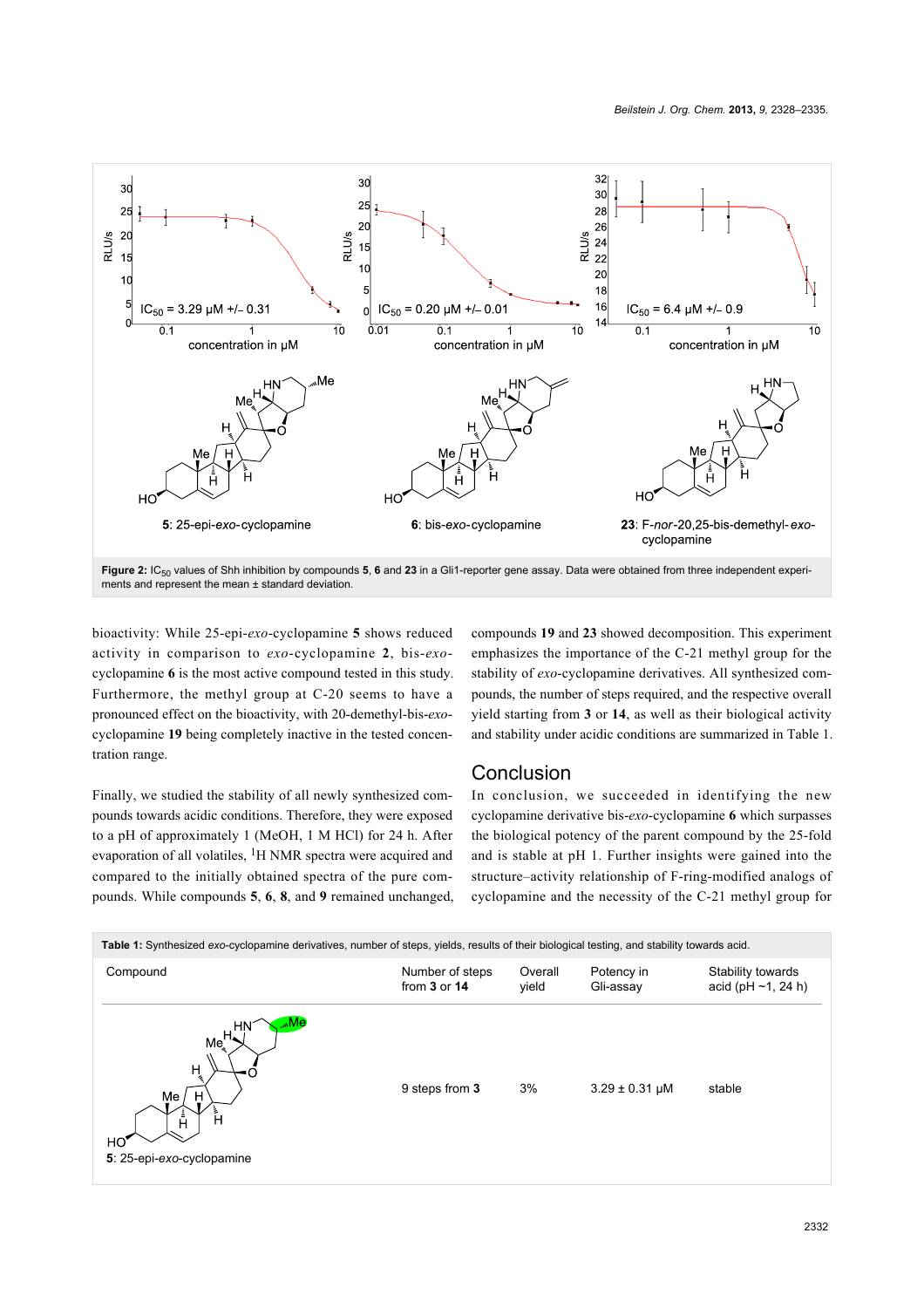| Table 1: Synthesized exo-cyclopamine derivatives, number of steps, yields, results of their biological testing, and stability towards acid. (continued) |                 |       |                         |         |  |
|---------------------------------------------------------------------------------------------------------------------------------------------------------|-----------------|-------|-------------------------|---------|--|
| HN<br>$Me^{H_{\star}}$<br>H,<br>H<br>Me<br>.<br>H<br>أً<br>HO,<br>6: bis-exo-cyclopamine                                                                | 8 steps from 3  | 18%   | $0.2 \pm 0.01 \,\mu M$  | stable  |  |
| Me <sub>s</sub> <sup>H</sup><br>H,<br>H<br>Мe<br>أً<br>Å<br>HO<br>8                                                                                     | 4 steps from 3  | 27%   | $> 10 \mu M$            | stable  |  |
| NΗ<br>Me<br>Ĥ<br>Me<br>H<br>أً<br>Å<br>HO,<br>9                                                                                                         | 5 steps from 3  | 35%   | $> 10 \mu M$            | stable  |  |
| HN<br>н<br>Me<br>H<br>ءُ<br>H<br>$\begin{bmatrix} 1 \\ 1 \end{bmatrix}$<br>HO,<br>19: 20-demethyl-bis-exo-cyclopamine                                   | 8 steps from 14 | $7\%$ | $> 10 \mu M$            | decomp. |  |
| $H^2$ HN-<br>H,<br>Me<br>Н<br>Å<br>Ĥ<br>HO'<br>23: F-nor-20,25-bis-demethyl-exo-cyclopamine<br>Previously synthesized and biologically evaluated:       | 7 steps from 14 | $9\%$ | $6.40 \pm 0.90 \,\mu M$ | decomp. |  |
| $\square$<br>HN<br>Me <sup>H<sub>4</sub></sup><br>н<br>Me<br>H<br>Å<br>Ĥ<br>HO,<br>2: exo-cyclopamine                                                   | 9 steps from 3  | $7\%$ | $0.5 \mu M$ [34]        | stable  |  |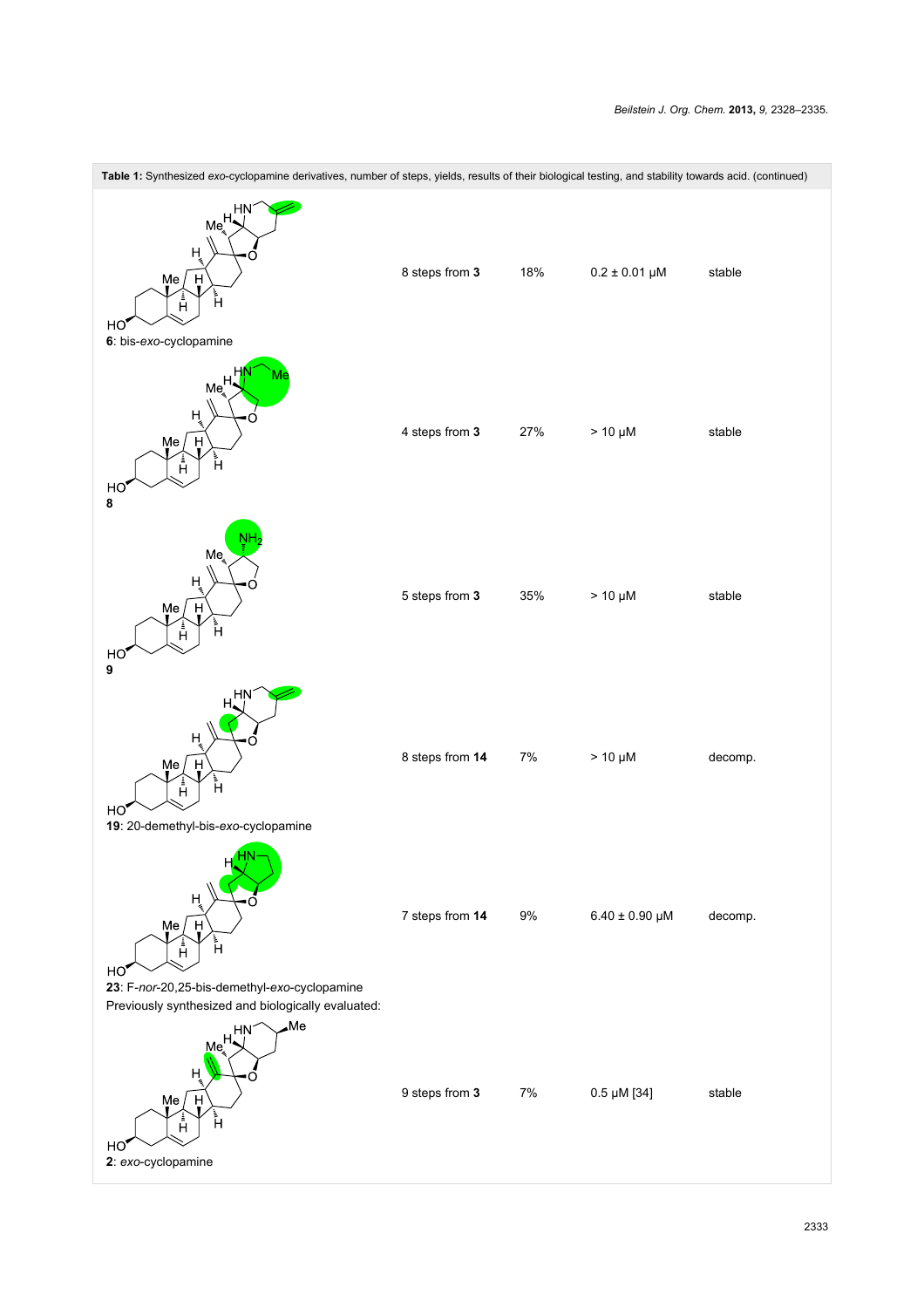

bioactivity and acid stability was revealed. Our designed analogs of cyclopamine are accessible in noticeably shorter and higher yielding synthetic routes than the parent compound, a fact that will further contribute to their usefulness in biological and medicinal studies.

## Supporting Information

#### Supporting Information File 1

Experimental details and analytical data of all synthesized compounds are provided.

[\[http://www.beilstein-journals.org/bjoc/content/](http://www.beilstein-journals.org/bjoc/content/supplementary/1860-5397-9-267-S1.pdf)

[supplementary/1860-5397-9-267-S1.pdf\]](http://www.beilstein-journals.org/bjoc/content/supplementary/1860-5397-9-267-S1.pdf)

## Acknowledgements

We thank Dr Lothar Hennig for recording NMR spectra and for his help in interpreting the 2D NMR spectra.

## References

- <span id="page-6-0"></span>1. Keeler, R. F. *Phytochemistry* **1968,** *7,* 303. [doi:10.1016/S0031-9422\(00\)86328-1](http://dx.doi.org/10.1016%2FS0031-9422%2800%2986328-1)
- 2. Keeler, R. F. *Teratology* **1970,** *3,* 169. [doi:10.1002/tera.1420030209](http://dx.doi.org/10.1002%2Ftera.1420030209)
- 3. Beachy, P. A.; Karhadkar, S. S.; Berman, D. M. *Nature* **2004,** *432,* 324. [doi:10.1038/nature03100](http://dx.doi.org/10.1038%2Fnature03100)
- 4. Taipale, J.; Beachy, P. A. *Nature* **2001,** *411,* 349. [doi:10.1038/35077219](http://dx.doi.org/10.1038%2F35077219)
- <span id="page-6-1"></span>5. Hidalgo, M.; Maitra, A. *N. Engl. J. Med.* **2009,** *361,* 2094. [doi:10.1056/NEJMcibr0905857](http://dx.doi.org/10.1056%2FNEJMcibr0905857)
- <span id="page-6-2"></span>6. Gailani, M. R.; Ståhle-Bäckdahl, M.; Leffell, D. J.; Glyn, M.; Zaphiropoulos, G.; Undén, A. B.; Dean, M.; Brash, D. E.; Bale, A. E.; Toftgård, R. *Nat. Genet.* **1996,** *14,* 78. [doi:10.1038/ng0996-78](http://dx.doi.org/10.1038%2Fng0996-78)
- 7. Hahn, H.; Wicking, C.; Zaphiropoulos, P. G.; Gailani, M. R.; Shanley, S.; Chidambaram, A.; Vorechovsky, I.; Holmberg, E.; Undén, A. B.; Gillies, S.; Negus, K.; Smyth, I.; Pressman, C.; Leffell, D. J.; Gerrard, B.; Goldstein, A. M.; Dean, D.; Toftgård, R.; Chenevix-Trench, G.; Wainwright, B.; Bale, A. E. *Cell* **1996,** *85,* 841. [doi:10.1016/S0092-8674\(00\)81268-4](http://dx.doi.org/10.1016%2FS0092-8674%2800%2981268-4)
- <span id="page-6-3"></span>8. Zurawel, R. H.; Allen, C.; Chiappa, S.; Cato, W.; Biegel, J.; Cogen, P.; de Sauvage, F.; Raffel, C. *Genes, Chromosomes Cancer* **2000,** *27,* 44. [doi:10.1002/\(SICI\)1098-2264\(200001\)27:1<44::AID-GCC6>3.0.CO;2-V](http://dx.doi.org/10.1002%2F%28SICI%291098-2264%28200001%2927%3A1%3C44%3A%3AAID-GCC6%3E3.0.CO%3B2-V)
- 9. Bar, E. E.; Chaudhry, A.; Lin, A.; Fan, X.; Schreck, K.; Matsui, W.; Piccirillo, S.; Vescovi, A. L.; DiMeco, F.; Olivi, A.; Eberhart, C. G. *Stem Cells* **2007,** *25,* 2524. [doi:10.1634/stemcells.2007-0166](http://dx.doi.org/10.1634%2Fstemcells.2007-0166)
- <span id="page-6-4"></span>10.Watkins, D. N.; Berman, D. M.; Baylin, S. B. *Cell Cycle* **2003,** *2,* 195. [doi:10.4161/cc.2.3.378](http://dx.doi.org/10.4161%2Fcc.2.3.378)
- <span id="page-6-5"></span>11. Dosch, J. S.; di Magliano, M. P.; Simeone, D. M. *Pancreatology* **2010,** *10,* 151. [doi:10.1159/000225923](http://dx.doi.org/10.1159%2F000225923)
- <span id="page-6-6"></span>12.Vořechovský, I.; Benediktsson, K. P.; Toftgård, R. *Eur. J. Cancer* **1999,** *35,* 711. [doi:10.1016/S0959-8049\(99\)00017-9](http://dx.doi.org/10.1016%2FS0959-8049%2899%2900017-9)
- <span id="page-6-7"></span>13.Fan, L.; Pepicelli, C. V.; Dibble, C. C.; Catbagan, W.; Zarycki, J. L.; Laciak, R.; Gipp, J.; Shaw, A.; Lamm, M. L. G.; Munoz, A.; Lipinski, R.; Thrasher, J. B.; Bushman, W. *Endocrinology* **2004,** *145,* 3961. [doi:10.1210/en.2004-0079](http://dx.doi.org/10.1210%2Fen.2004-0079)
- 14.Karhadkar, S. S.; Bova, G. S.; Abdallah, N.; Dhara, S.; Gardner, D.; Maitra, A.; Isaacs, J. T.; Berman, D. M.; Beachy, P. A. *Nature* **2004,** *431,* 707. [doi:10.1038/nature02962](http://dx.doi.org/10.1038%2Fnature02962)
- <span id="page-6-8"></span>15.Berman, D. M.; Karhadkar, S. S.; Maitra, A.; Montes de Oca, R.; Gerstenblith, M. R.; Briggs, K.; Parker, A. R.; Shimada, Y.; Eshleman, J. R.; Watkins, D. N.; Beachy, P. A. *Nature* **2003,** *425,* 846. [doi:10.1038/nature01972](http://dx.doi.org/10.1038%2Fnature01972)
- <span id="page-6-9"></span>16.Teglund, S.; Toftgård, R. *Biochim. Biophys. Acta, Rev. Cancer* **2010,** *1805,* 181. [doi:10.1016/j.bbcan.2010.01.003](http://dx.doi.org/10.1016%2Fj.bbcan.2010.01.003)
- <span id="page-6-10"></span>17. Dierks, C.; Grbic, J.; Zirlik, K.; Beigi, R.; Englund, N. P.; Guo, G.-R.; Veelken, H.; Engelhardt, M.; Mertelsmann, R.; Kelleher, J. F.; Schultz, P.; Warmuth, M. *Nat. Med.* **2007,** *13,* 944. [doi:10.1038/nm1614](http://dx.doi.org/10.1038%2Fnm1614)
- 18. Hegde, G. V.; Munger, C. M.; Emanuel, K.; Joshi, A. D.; Greiner, T. C.; Weisenburger, D. D.; Vose, J. M.; Joshi, S. S. *Mol. Cancer Ther.* **2008,** *7,* 1450. [doi:10.1158/1535-7163.MCT-07-2118](http://dx.doi.org/10.1158%2F1535-7163.MCT-07-2118)
- 19.Kawahara, T.; Kawaguchi-Ihara, N.; Okuhashi, Y.; Itoh, M.; Nara, N.; Tohda, S. *Anticancer Res.* **2009,** *29,* 4629.
- 20.Peacock, C. D.; Wang, Q.; Gesell, G. S.; Corcoran-Schwartz, I. M.; Jones, E.; Kim, J.; Devereux, W. L.; Rhodes, J. T.; Huff, C. A.; Beachy, P. A.; Watkins, D. N.; Matsui, W. *Proc. Natl. Acad. Sci. U. S. A.* **2007,** *104,* 4048. [doi:10.1073/pnas.0611682104](http://dx.doi.org/10.1073%2Fpnas.0611682104)
- <span id="page-6-11"></span>21.Zhao, C.; Chen, A.; Jamieson, C. H.; Fereshteh, M.; Abrahamsson, A.; Blum, J.; Kwon, H. Y.; Kim, J.; Chute, J. P.; Rizzieri, D.; Munchhof, M.; VanArsdale, T.; Beachy, P. A.; Reya, T. *Nature* **2009,** *458,* 776. [doi:10.1038/nature07737](http://dx.doi.org/10.1038%2Fnature07737)
- 22.Bai, L.-Y.; Chiu, C.-F.; Lin, C.-W.; Hsu, N.-Y.; Lin, C.-L.; Lo, W.-J.; Kao, M.-C. *Leukemia* **2008,** *22,* 226. [doi:10.1038/sj.leu.2404978](http://dx.doi.org/10.1038%2Fsj.leu.2404978)
- 23. Dierks, C.; Beigi, R.; Guo, G.-R.; Zirlik, K.; Stegert, M. R.; Manley, P.; Trussel, C.; Schmitt-Graeff, A.; Landwerlin, K.; Veelken, H.; Warmuth, M. *Cancer Cell* **2008,** *14,* 238. [doi:10.1016/j.ccr.2008.08.003](http://dx.doi.org/10.1016%2Fj.ccr.2008.08.003)
- <span id="page-6-12"></span>24.Suh, J. M.; Gao, X.; McKay, J.; McKay, R.; Salo, Z.; Graff, J. M. *Cell Metab.* **2006,** *3,* 25. [doi:10.1016/j.cmet.2005.11.012](http://dx.doi.org/10.1016%2Fj.cmet.2005.11.012)